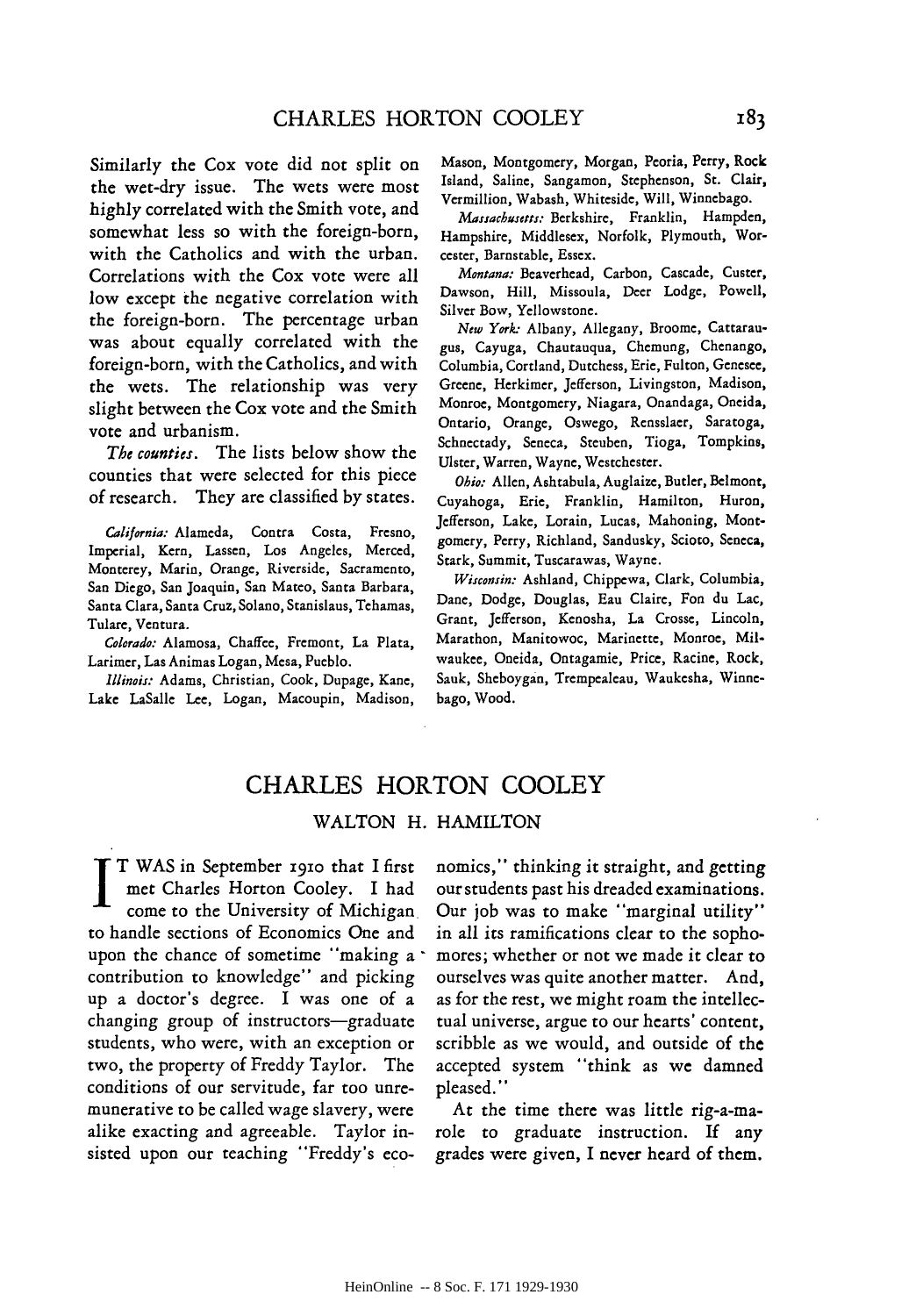An invitation "to come up" for the doctorate was rare enough; there was much shaking of heads and "the big three," Taylor, Adams, and Cooley, were quite sure of their man before extending it. But it never occurred to any of them that a counting up of courses was very relevant to the issue. One youth never even bothered to matriculate until an impending degree made a visit to the registrar's office "advisable;" and for ought I know others may have neglected the ritual. But there was only a handful of us and the staff was diligent; our elders knew what we were doing and leaving undone, and something at least of what, if anything, was going on inside our heads. .

Our programs included a stint of teaching, informal courses, and our self-directed ventures into understanding. We took Taylor's course in "theory" year after year; the mythical credit was to be had for three years running. We elected Henry Carter Adams; that is, if he was there, and if he was giving an advanced course, and if his extra-mural duties permitted him to attend it. In seeking an escape from economics, we overlooked history, since we could get that for ourselves and it wasn't written right anyway, and strayed over into philosophy to "take work to" Wenley and Lloyd. Against sociology we were prejudiced, deeply prejudiced, since there could be nothing to "a branch of knowledge which comprehended the universe.'' But then Cooley was Cooley, and different, and not a sociologist anyway. So into his seminar we went; in fact we composed it.

How it was later I do not know; in those days it was with groups like ours that Cooley worked. He had few students of his own; if there was a budding sociologist among us I do not recall him. Most of us were, or thought we were, heaven bent for economics. Our majors, if there were

such things, were in other fields. Cooley's work was with cubs who had not committed themselves to his trade; it was complementary to the work of Taylor and of Adams. Taylor was the dominant personality; he drilled us in neo-classical economics, taught us the value of discipline, helped us to be critical of our work, and gave us a God-awful fear of publishing half-baked stuff. Adams now and then had a critical suggestion of an inviting lead to offer, but his distinctive service was in keeping us mindful of the world in which we lived. Cooley was tolerant of our doubts about things generally accepted and gave us encouragement in our half-foolish rides into the winds. We had to live at peace with all of them; yet no two thought the same thoughts, approached a problem in the same way, or would have formulated the same social program. Thus favor was not to be had through conformity; it was perhaps their differences, and the remarkable tolerance each of the others, that helped us to be ourselves.

In a division of labor never consciously planned it was Cooley's task to help us towards intellectual freedom. No one was ever more honestly cast for, or ever appeared more innocent in the rôle of corrupter of youth. He was a quiet, shy, unobtrusive person; he was handicapped by an impediment in speech and a partial deafness; in conversation and class-room he was never glib. He had none of the dynamic energy, the flash of colorful speech, the lively quality of hippodrome which marks the superficially good teacher. There was only the intense fire back of his dark eyes to give the show away. He did not attack conventional beliefs, dramatize issues, stage controversies, or attempt to shock the conventionallyminded. He was quietly concerned with that abstract and remote thing "social

 $\ddot{\phantom{1}}$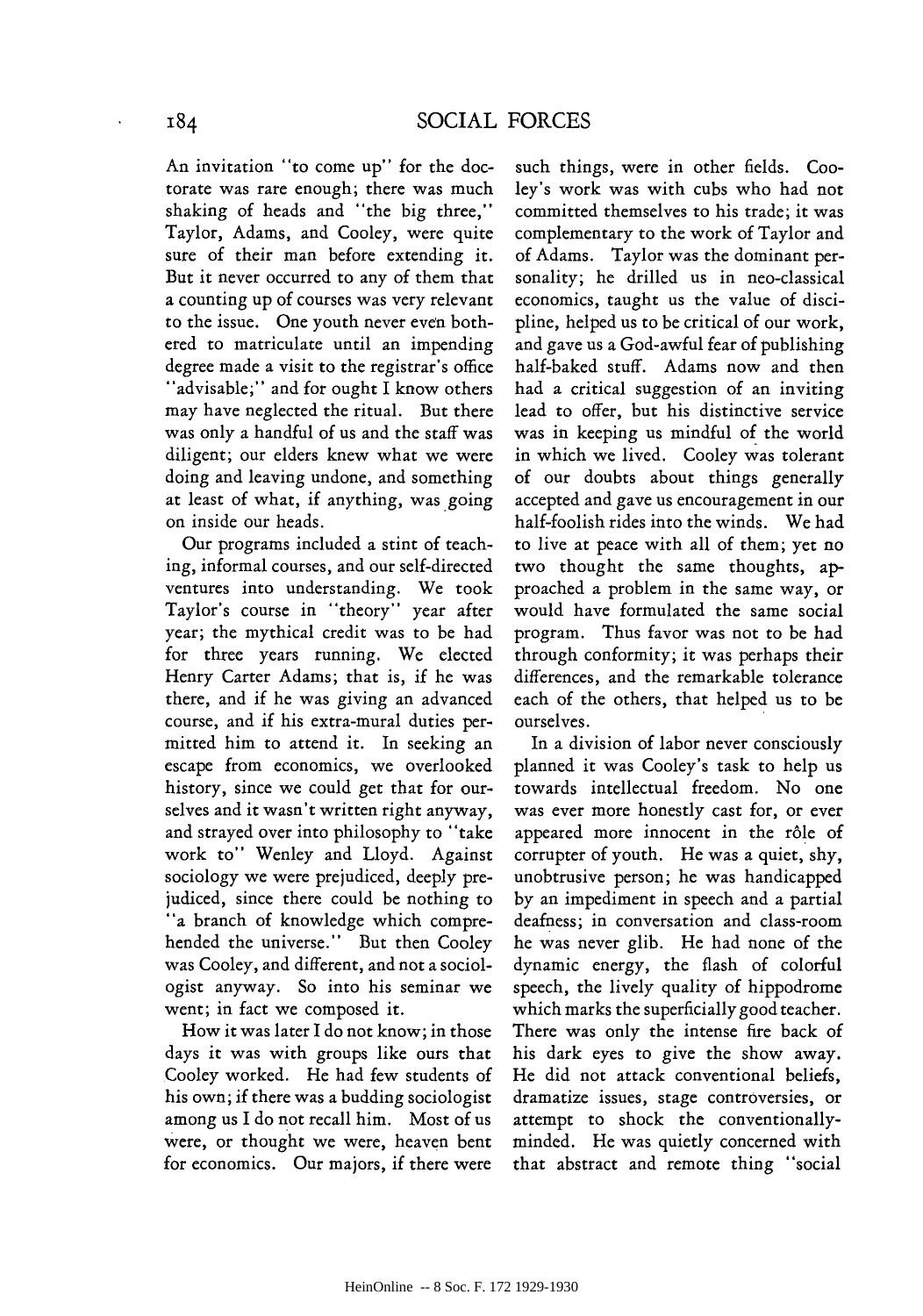theory''; his talk was all about assumptions, points of view, concepts, and ideas, all matters a bit hard to get excited about. He did not proclaim his speculations "important," or even apply them to the questions of the day about which men differed. For the most part it was, "it seems to me," "sometimes I think," and "often I wonder." He never disposed of the issues we brought him; instead he suggested new ways of looking at the problems or else gave us different questions to worry about. His seminar was always his seminar; the discussion went where he would; yet, unless he had a paper to read, he kept control by mere casual suggestions. His "instruction," if such it was, of course never got anywhere; that was the reason it was so insidiously effective. Cooley never told us what to do, or how to do it. Our excursions into learning and unlearning were our own-or at least not his. But whatever we thought or wrote, we thought or wrote differently because of his subtle influence.

It was our luck to chance upon him in the flush of his creative work. Like most of us he had begun academic life as an economist. He had gone the way along which we were blundering; that is one reason he understood our problems, doubts, and confusions so well. If for a time he stuck to his craft, his thoughts were straying elsewhere. The titles of his early studies, *Personal Competition* and *A Theory of Transportation* were innocent enough; they could cause no worry to the orthodox; yet the first is concerned with an "institution" and the second has a "functional approach.'' Their completion left him with fresh leads; he became absorbed in the relation of the individual to society, and embarked upon that adventure of mind which resulted in his great trilogy. *Human Nature and the Social Order* had been published in 1901., and *Social Organization* 

followed in 1909. We found him just beginning the studies which in 1918 were to appear as *Social Process.* He shared with us the progress of his creative labors; from very faint beginnings we watched that work take shape at his hands.

It is not easy to set down what we got from Cooley. If it could be done, it would not be half so important. How much of the freshness that came into our intellectual outlook was his, how much came from reading and conversation and other exposures, I cannot say. We had been taught an economics made up of principles as neatly articulated as the laws of physics; he helped us to see it as a system of thought, rooted in ideas, a product of a particular time and place. In a short paper, written for our seminar, which later we persuaded him to print, he characterized neo-classical doctrine as ''an attempt to tell time by the second hand of the watch." He helped us to see the industrial system, not as an automatic self-regulating mechanism, but as a complex of institutions in process of development. He may never have said so; but from him we eventually learned that business, as well as the state, is a scheme of arrangements, and that our choice is not between regulation and letting things alone, but between one scheme of control and another. In some way he forced us to give up our common sense notions, led us away from an atomic individualism, made us see "life as an organic whole," and revealed to us "the individual" and "society" remaking each other in an endless process of change. Underneath it all were a few simple, basic ideas, that made inquiry fruitful whether the study was concerned with the market, marriage, or contract; with freedom, property, or inheritance.

And it was all done so honestly, so quietly, so undisturbingly that we did not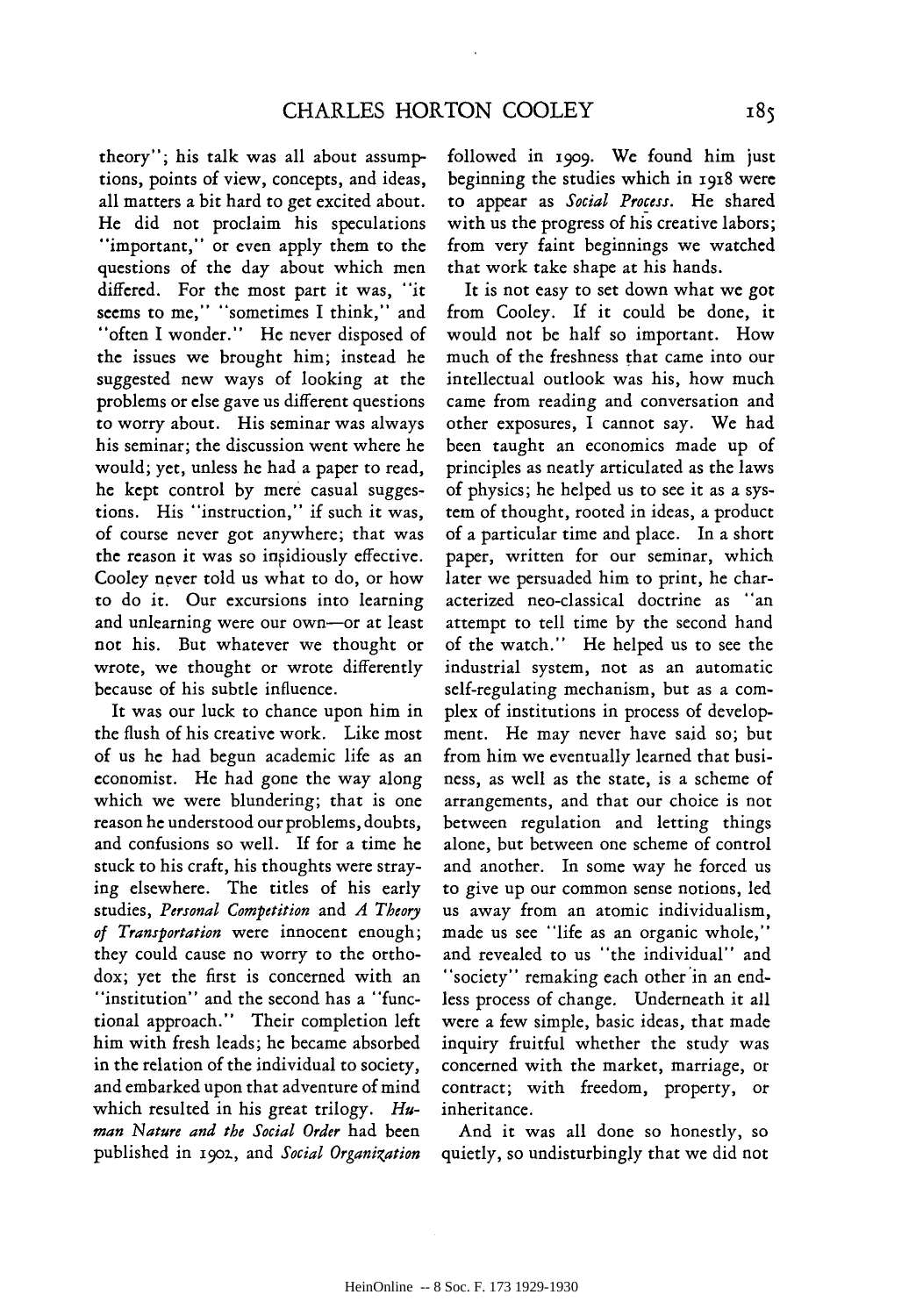look upon him as the author of our corruption. Once Cooley was asked for an opinion upon one of those trumped-up issues which serve for mighty academic controversy. His reply was, "Do you remember the great quarrel over the method of baptism, sprinkling or immersion?" "Yes." "How was that settled?" A distinct service of his was in making us see that issues may be of the mind and had best be forgotten. A suggestion from him often effected a revolution in the habits of a youngster. A cub once handed to him a dreadfully erudite essay filled with the polysyllabic slang of the academic trade. Cooley pencilled on the back, "This may be self-expression; but it is not communication." The writer, after all these years, is still a sorry scribbler; but a great deal of the very little he has learned about writing is due to that casual remark. An idea would come from the blue; Cooley would jot down a note or two. At his first free moment he would attempt to think the matter through; then he wrote it out and filed it away. Later it appeared, more or less rewritten as a section in a chapter. You will find his books full of such units; quite in accord with his own notion of process, they grew. In the face of such a procedure it was hard for us to keep the faith or to pass on a rigid body of knowledge. We, too, must know the zest of inquiry.

As his manner was quiet, so was his life uneventful. He was born at Ann Arbor in  $1864$ ; he died at Ann Arbor in 1929. His father Thomas M. Cooley was a man of action; he edited Blackstone, was a great judge, helped along the development of American law, created the Michigan law school, agitated for railroad reform, filled public offices, and served as first chairman of the Interstate Commerce Commission. The son, Charles Horton, spent his life quietly as a student. He

took his undergraduate work at Michigan; he had his graduate training at Michigan; from Michigan he received his doctor's degree. After a short period in government work at Washington, where he learned how valuable statistics are and what they cannot be made to do, he returned to Michigan to teach, to inquire and to think. In spite of repeated calls to go elsewhere he remained at Michigan. His hours of creative work were given to a single university; the years of his life were tolled off one by one in a single town. Yet he was able to free young men from slavery to the little intellectual systems of time and place. His daily orbit lay between Forest Avenue and the Economics Building; yet out of it there came *Life and the Student.* 

This is not the place to tell off Cooley's "Contributions" and to pass them in criti cal review. It will be agreed that he set for himself a heroic and a worthwhile task. An accepted social theory, the ulti-'mate term of which was the individual, was inadequate to explain contemporary society. Individualism, as philosophy, institution, and reform, was outworn. The complex life of the modern world was not to be crowded into mechanical formulas. Cooley set about elaborating concepts of "the individual" and of "society" adequate alike for a study of social organization and the formulation of a social program. It is idle to attempt to record the measure of his success; that is a thing which no person can tell another; yet each may judge the matter for himself. Let me suggest to anyone who will essay it an engaging venture in appraisal. First, read the parts of John Stuart Mill which are most nearly social theory; second, run through the volumes penned by Thomas Hill Green; third, follow again the thread that runs through Cooley's trilogy; and, finally, turn to left and right,